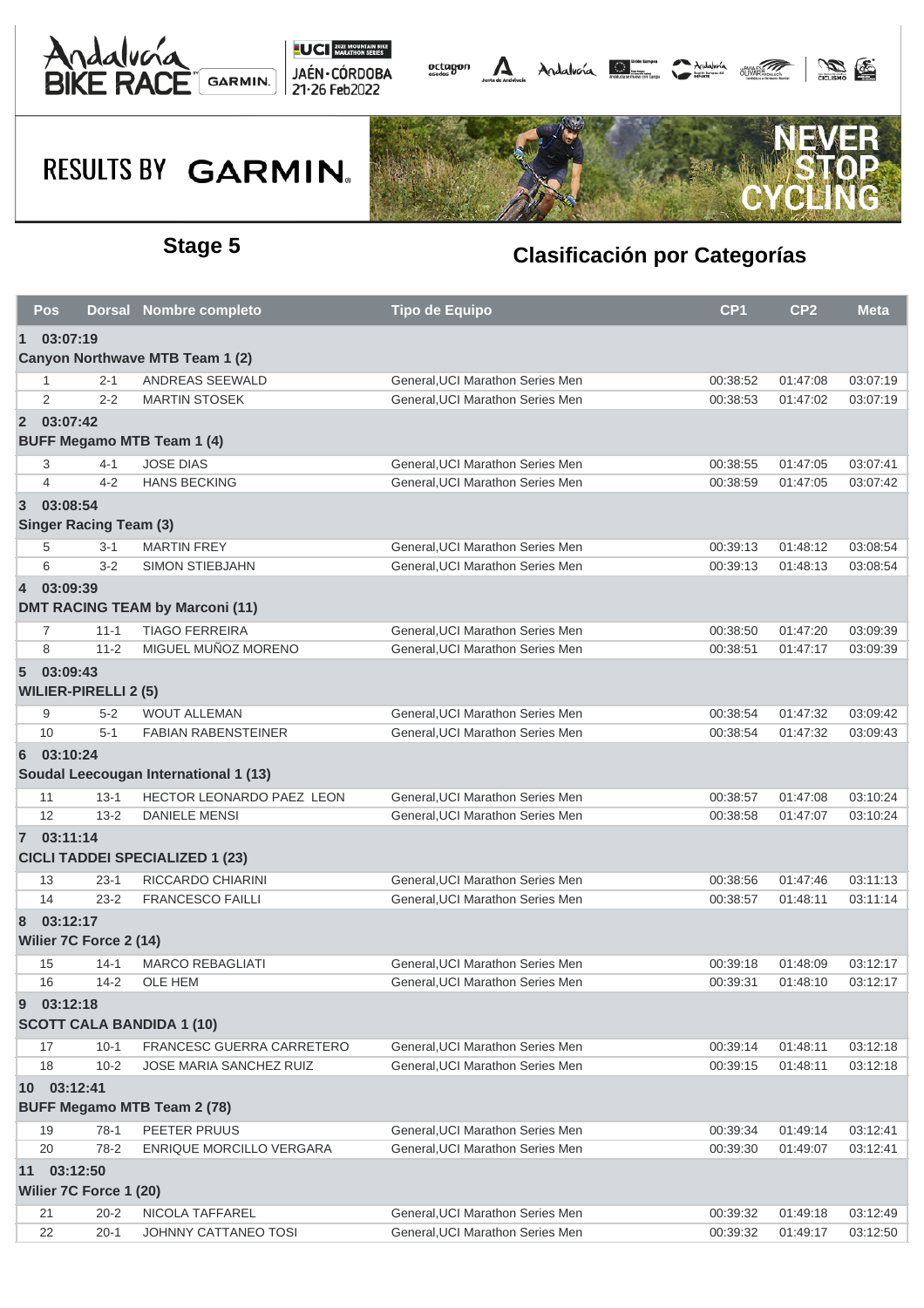





| <b>Pos</b>      |                                            | Dorsal Nombre completo                 | <b>Tipo de Equipo</b>            | CP <sub>1</sub> | CP <sub>2</sub> | <b>Meta</b> |
|-----------------|--------------------------------------------|----------------------------------------|----------------------------------|-----------------|-----------------|-------------|
|                 | 12 03:15:25<br><b>WILIER-PIRELLI 1 (7)</b> |                                        |                                  |                 |                 |             |
|                 |                                            |                                        |                                  |                 |                 |             |
| 23              | 7-1<br>$7 - 2$                             | <b>SAMUELE PORRO</b>                   | General, UCI Marathon Series Men | 00:39:01        | 01:49:15        | 03:15:25    |
| 24              |                                            | <b>DANIEL GEISMAYR</b>                 | General, UCI Marathon Series Men | 00:39:00        | 01:49:08        | 03:15:25    |
| <b>KMC (25)</b> | 13 03:16:00                                |                                        |                                  |                 |                 |             |
| 25              | $25 - 2$                                   | <b>TIM SMEENGE</b>                     | General, UCI Marathon Series Men | 00:40:00        | 01:50:31        | 03:16:00    |
| 26              | $25 - 1$                                   | <b>TEUS RUIJTER</b>                    | General, UCI Marathon Series Men | 00:39:59        | 01:50:35        | 03:16:00    |
|                 | 14 03:16:15                                |                                        |                                  |                 |                 |             |
|                 | <b>FRABEL Urban Tri Sport (12)</b>         |                                        |                                  |                 |                 |             |
| 27              | $12 - 2$                                   | SEBASTIEN CARABIN                      | General, UCI Marathon Series Men | 00:39:58        | 01:50:29        | 03:16:15    |
| 28              | $12 - 1$                                   | PIERRE BILLAUD                         | General, UCI Marathon Series Men | 00:39:57        | 01:50:34        | 03:16:15    |
|                 | 15 03:16:34<br><b>CANNONDALE TB (17)</b>   |                                        |                                  |                 |                 |             |
| 29              | $17 - 2$                                   | <b>FRAN HERRERO CASAS</b>              | General, UCI Marathon Series Men | 00:39:57        | 01:51:27        | 03:16:34    |
| 30              | $17 - 1$                                   | PABLO GUERRERO BONILLA                 | General, UCI Marathon Series Men | 00:39:51        | 01:51:26        | 03:16:34    |
|                 | 16 03:17:02                                |                                        |                                  |                 |                 |             |
|                 | <b>Pure Encapsulations (9)</b>             |                                        |                                  |                 |                 |             |
| 31              | $9 - 2$                                    | <b>FRANS CLAES</b>                     | General, UCI Marathon Series Men | 00:39:55        | 01:51:51        | 03:17:01    |
| 32              | $9 - 1$                                    | <b>MANUEL PLIEM</b>                    | General, UCI Marathon Series Men | 00:40:04        | 01:51:59        | 03:17:02    |
|                 | 17 03:19:25                                |                                        |                                  |                 |                 |             |
|                 |                                            | <b>Canyon Northwave MTB Team 2 (8)</b> |                                  |                 |                 |             |
| 33              | $8 - 1$                                    | <b>KRISTIAN HYNEK</b>                  | General, UCI Marathon Series Men | 00:40:44        | 01:53:53        | 03:19:24    |
| 34              | $8 - 2$                                    | NICOLAS SESSLER                        | General, UCI Marathon Series Men | 00:40:49        | 01:53:54        | 03:19:25    |
|                 | 18 03:20:28                                |                                        |                                  |                 |                 |             |
|                 |                                            | <b>EXTREMADURA-ECOPILAS (27)</b>       |                                  |                 |                 |             |
| 35              | $27 - 2$                                   | ALVARO LOBATO MATIAS                   | General, UCI Marathon Series Men | 00:39:55        | 01:50:50        | 03:20:25    |
| 36              | $27 - 1$                                   | MANUEL CORDERO MORGADO                 | General, UCI Marathon Series Men | 00:39:56        | 01:50:47        | 03:20:28    |
|                 | 19 03:22:26<br>VAS - Cycling Friendly (37) |                                        |                                  |                 |                 |             |
| 37              | $37 - 2$                                   | <b>JESUS DEL NERO MONTES</b>           | General, UCI Marathon Series Men | 00:40:46        | 01:53:50        | 03:22:26    |
| 38              | $37-1$                                     | RAUL BERMUDEZ ARJONA                   | General, UCI Marathon Series Men | 00:40:45        | 01:53:51        | 03:22:26    |
|                 | 20 03:24:35<br><b>SCOTT FRENCH (18)</b>    |                                        |                                  |                 |                 |             |
| 39              | $18-1$                                     | <b>EMILIEN MOURIER</b>                 | General, UCI Marathon Series Men | 00:41:31        | 01:55:52        | 03:24:34    |
| 40              | $18 - 2$                                   | <b>SIMON LAURENT</b>                   | General, UCI Marathon Series Men | 00:41:36        | 01:56:02        | 03:24:35    |
|                 |                                            |                                        |                                  |                 |                 |             |
| 21              | 03:25:41<br><b>GoodMan Cycles (53)</b>     |                                        |                                  |                 |                 |             |
| 41              | $53-1$                                     | LUCAS LESOIN                           | General, UCI Marathon Series Men | 00:41:32        | 01:55:52        | 03:25:40    |
| 42              | $53-2$                                     | SEBASTIEN BURNET                       | General, UCI Marathon Series Men | 00:41:33        | 01:56:02        | 03:25:41    |
|                 | 22 03:25:58                                |                                        |                                  |                 |                 |             |
|                 |                                            | <b>CICLI TADDEI SPECIALIZED 3 (75)</b> |                                  |                 |                 |             |
| 43              | $75-1$                                     | YAN PASTUSHENKO                        | General, UCI Marathon Series Men | 00:39:53        | 01:52:03        | 03:25:58    |
| 44              | $75 - 2$                                   | RAMON VANTAGGIATO                      | General, UCI Marathon Series Men | 00:39:18        | 01:50:32        | 03:25:58    |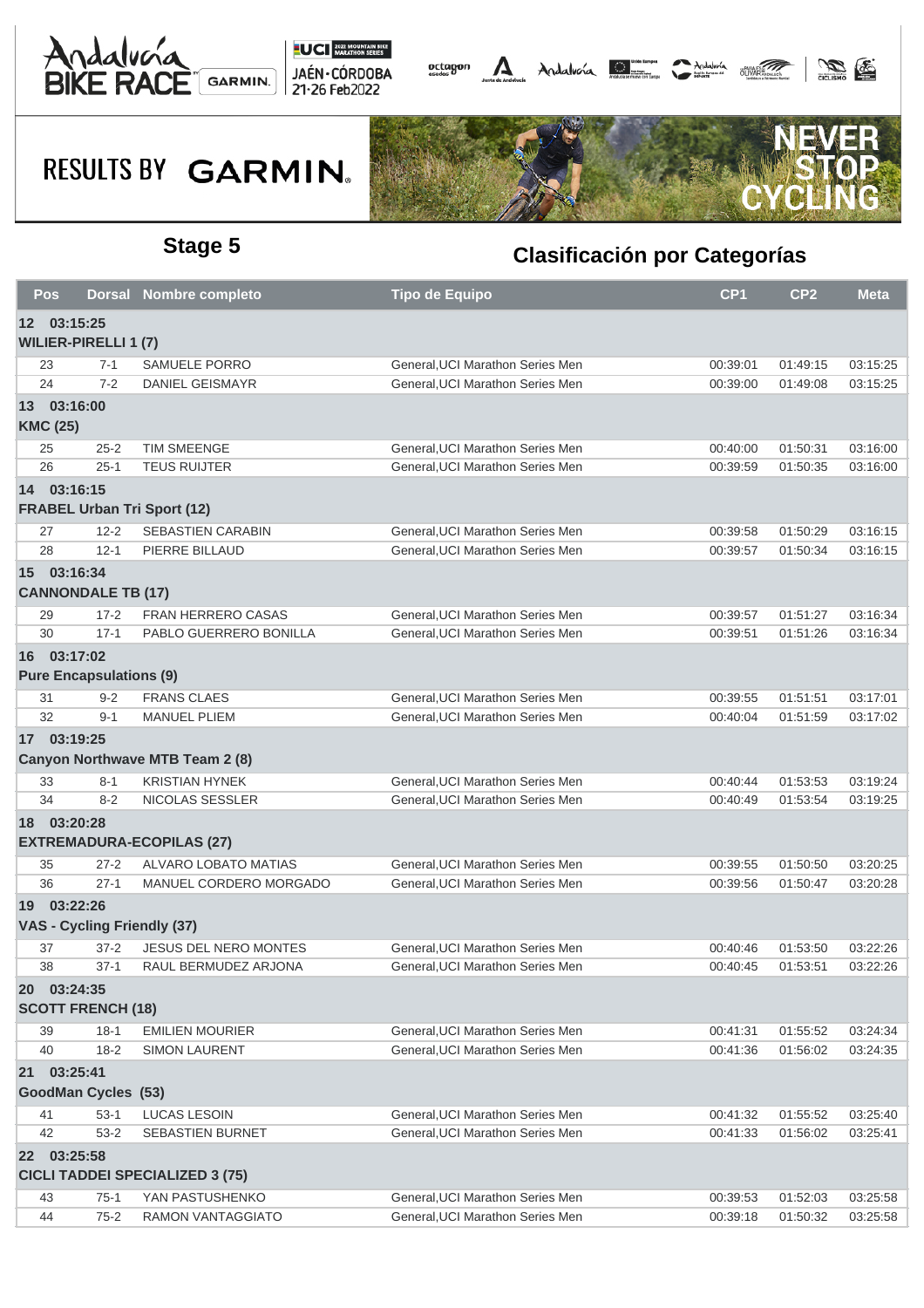





|                 | <b>Pos</b>          |                                | Dorsal Nombre completo                   | <b>Tipo de Equipo</b>            | CP <sub>1</sub> | CP <sub>2</sub> | <b>Meta</b> |
|-----------------|---------------------|--------------------------------|------------------------------------------|----------------------------------|-----------------|-----------------|-------------|
|                 | 23 03:26:36         |                                |                                          |                                  |                 |                 |             |
|                 |                     |                                | Soudal Leecougan International 2 (24)    |                                  |                 |                 |             |
|                 | 45                  | $24 - 1$                       | <b>TONY LONGO</b>                        | General, UCI Marathon Series Men | 00:39:33        | 01:53:52        | 03:26:36    |
|                 | 46                  | $24 - 2$                       | ALEKSEI MEDVEDEV                         | General.UCI Marathon Series Men  | 00:39:35        | 01:53:50        | 03:26:36    |
|                 | 24 03:28:27         |                                |                                          |                                  |                 |                 |             |
|                 |                     | <b>Team GARMIN (31)</b>        |                                          |                                  |                 |                 |             |
|                 | 47                  | $31 - 1$                       | <b>FADRI BARANDUN</b>                    | General, UCI Marathon Series Men | 00:42:00        | 01:55:56        | 03:28:27    |
|                 | 48                  | $31 - 2$                       | <b>NELSON VERA RAMOS</b>                 | General, UCI Marathon Series Men | 00:42:00        | 01:56:16        | 03:28:27    |
| 25 <sub>2</sub> | 03:28:36            |                                |                                          |                                  |                 |                 |             |
|                 |                     |                                | Team Rocklube - Texpa Simplon (26)       |                                  |                 |                 |             |
|                 | 50                  | $26 - 2$                       | <b>DOMINIK SCHWAIGER</b>                 | General, UCI Marathon Series Men | 00:43:40        | 01:58:41        | 03:28:36    |
|                 | 51                  | $26-1$                         | PHILIP HANDL                             | General, UCI Marathon Series Men | 00:43:39        | 01:58:42        | 03:28:36    |
|                 | 26 03:28:38         |                                |                                          |                                  |                 |                 |             |
|                 |                     |                                | <b>CICLI TADDEI SPECIALIZED 2 (50)</b>   |                                  |                 |                 |             |
|                 | 52                  | $50 - 2$                       | <b>VINCENZO SAITTA</b>                   | General, UCI Marathon Series Men | 00:41:34        | 01:56:41        | 03:28:37    |
|                 | 53                  | $50-1$                         | <b>FRANCESCO CASAGRANDE</b>              | General, UCI Marathon Series Men | 00:39:37        | 01:56:40        | 03:28:38    |
| 27              | 03:28:39            |                                |                                          |                                  |                 |                 |             |
|                 |                     | <b>MC Racing Team (41)</b>     |                                          |                                  |                 |                 |             |
|                 | 49                  | $41 - 2$                       | MICHAEL WOHLGEMUTH                       | General, UCI Marathon Series Men | 00:41:37        | 01:56:42        | 03:28:35    |
|                 | 54                  | $41 - 1$                       | <b>SIMONE FERRERO</b>                    | General, UCI Marathon Series Men | 00:41:35        | 01:56:41        | 03:28:39    |
|                 | 28 03:30:16         |                                |                                          |                                  |                 |                 |             |
|                 | <b>MTBS.CZ (22)</b> |                                |                                          |                                  |                 |                 |             |
|                 | 55                  | $22 - 1$                       | <b>MILAN DAMEK</b>                       | General, UCI Marathon Series Men | 00:41:56        | 01:58:10        | 03:30:15    |
|                 | 56                  | $22 - 2$                       | <b>LUKAS KAUFMANN</b>                    | General, UCI Marathon Series Men | 00:41:54        | 01:58:03        | 03:30:16    |
|                 | 29 03:30:42         |                                |                                          |                                  |                 |                 |             |
|                 |                     | <b>BeeHi Factory Team (40)</b> |                                          |                                  |                 |                 |             |
|                 | 57                  | $40 - 2$                       | <b>JOSE SANCHEZ PORRAS</b>               | General, UCI Marathon Series Men | 00:42:35        | 01:59:09        | 03:30:41    |
|                 | 58                  | $40 - 1$                       | <b>FRANCISCO MARTINEZ TRILLO</b>         | General, UCI Marathon Series Men | 00:42:33        | 01:59:19        | 03:30:42    |
|                 | 30 03:30:44         |                                |                                          |                                  |                 |                 |             |
|                 |                     |                                | Mountainbike.be - Goeman Scott (55)      |                                  |                 |                 |             |
|                 | 59                  | $55 - 1$                       | <b>ERNO MCCRAE</b>                       | General, UCI Marathon Series Men | 00:42:45        | 01:59:08        | 03:30:44    |
|                 | 60                  | $55 - 2$                       | JOCHEN DE VOCHT                          | General, UCI Marathon Series Men | 00:42:44        | 01:59:09        | 03:30:44    |
| 31 <sup>2</sup> | 03:31:15            |                                |                                          |                                  |                 |                 |             |
|                 |                     |                                | Sporttreff 2.0/DDMC Güldenmoor (32)      |                                  |                 |                 |             |
|                 |                     |                                |                                          |                                  |                 |                 |             |
|                 | 61                  | $32 - 1$                       | PAUL HäUSER                              | General, UCI Marathon Series Men | 00:42:32        | 01:59:19        | 03:31:15    |
|                 | 62                  | $32 - 2$                       | LENNARD HEIDENREICH                      | General, UCI Marathon Series Men | 00:42:31        | 01:59:30        | 03:31:15    |
|                 | 32 03:32:14         |                                |                                          |                                  |                 |                 |             |
|                 |                     |                                | <b>DMT RACING TEAM by Marconi 2 (19)</b> |                                  |                 |                 |             |
|                 | 65                  | $19-1$                         | ANDREAS MILTIADIS                        | General, UCI Marathon Series Men | 00:47:29        | 02:05:29        | 03:32:14    |
|                 | 66                  | $19 - 2$                       | <b>FILIPE FRANCISCO</b>                  | General, UCI Marathon Series Men | 00:47:31        | 02:05:29        | 03:32:14    |
|                 | 33 03:33:40         |                                |                                          |                                  |                 |                 |             |
|                 |                     | <b>TACTIC HQ Team (46)</b>     |                                          |                                  |                 |                 |             |
|                 | 67                  | $46 - 1$                       | DAAN VAN MEEUWEN                         | General, UCI Marathon Series Men | 00:43:13        | 02:00:01        | 03:33:40    |
|                 | 68                  | $46 - 2$                       | ROBERT MASO VIDAL                        | General, UCI Marathon Series Men | 00:43:14        | 02:00:07        | 03:33:40    |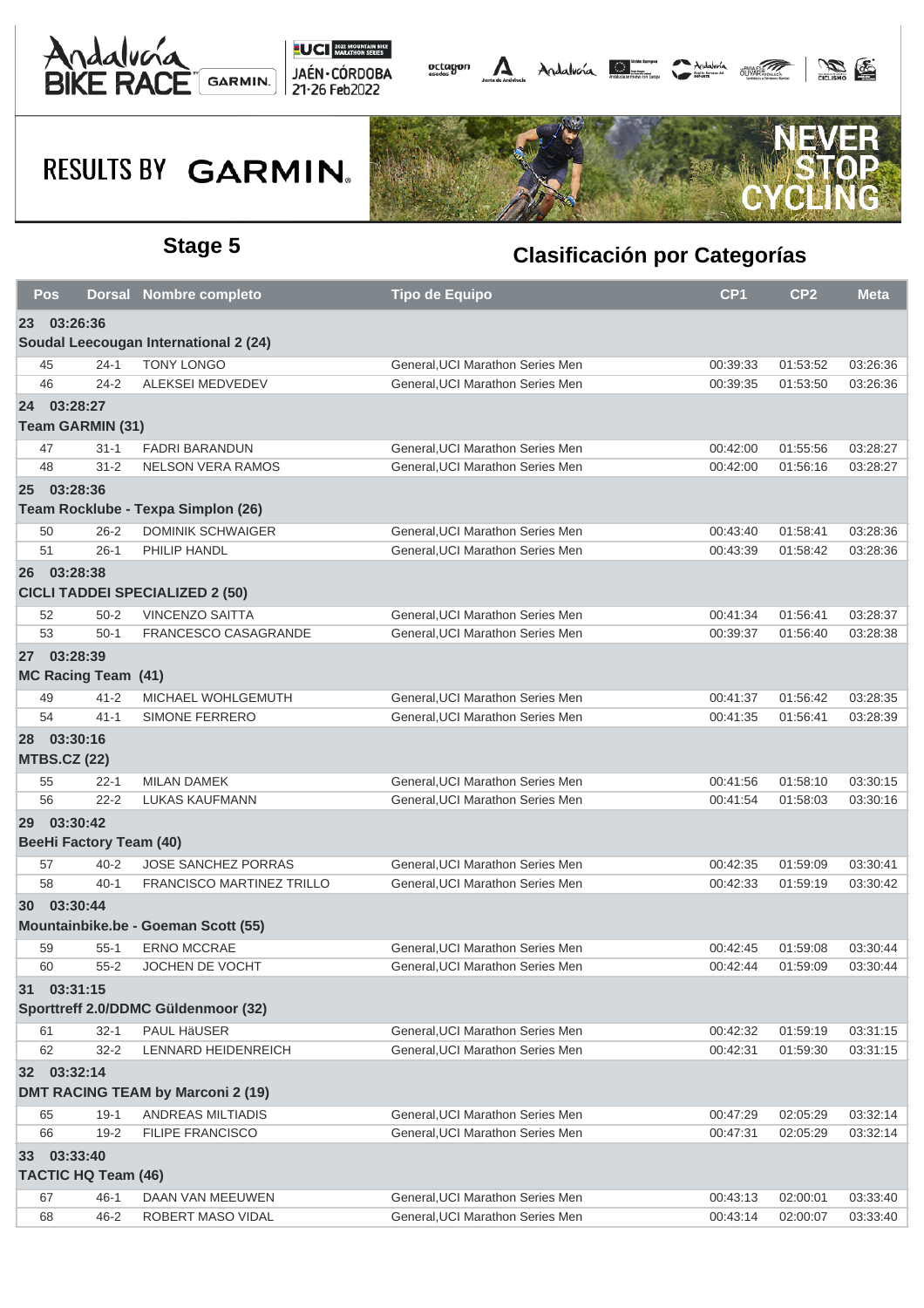





| Pos                           |          | <b>Dorsal Nombre completo</b>                                     | Tipo de Equipo                   | CP <sub>1</sub> | CP <sub>2</sub> | <b>Meta</b> |
|-------------------------------|----------|-------------------------------------------------------------------|----------------------------------|-----------------|-----------------|-------------|
| 34 03:34:09                   |          |                                                                   |                                  |                 |                 |             |
|                               |          | STOP&GO Marderabwehr MTB Team (21)                                |                                  |                 |                 |             |
| 71                            | $21 - 2$ | <b>VINZENT DORN</b>                                               | General, UCI Marathon Series Men | 00:50:38        | 02:04:53        | 03:34:08    |
| 72                            | $21 - 1$ | <b>NIKLAS SELL</b>                                                | General.UCI Marathon Series Men  | 00:50:39        | 02:04:54        | 03:34:09    |
| 35 03:35:41                   |          |                                                                   |                                  |                 |                 |             |
| Team BULLS 2 (6)              |          |                                                                   |                                  |                 |                 |             |
| 73                            | $6 - 2$  | <b>HANSUELI STAUFFER</b>                                          | General, UCI Marathon Series Men | 00:55:00        | 02:09:13        | 03:35:41    |
| 74                            | $6 - 1$  | ALBAN LAKATA                                                      | General, UCI Marathon Series Men | 00:54:59        | 02:09:12        | 03:35:41    |
| 36 03:39:29                   |          |                                                                   |                                  |                 |                 |             |
| Kopman-Novator (15)           |          |                                                                   |                                  |                 |                 |             |
| 77                            | $15 - 1$ | <b>INGVAR OMARSSON</b>                                            | General, UCI Marathon Series Men | 00:43:04        | 01:58:19        | 03:39:29    |
| 78                            | $15 - 2$ | <b>JAN-FREDERIK FINOULST</b>                                      | General, UCI Marathon Series Men | 00:43:07        | 02:01:16        | 03:39:29    |
| 37 03:41:19                   |          |                                                                   |                                  |                 |                 |             |
| <b>TEAM VTT Saint-Lô (35)</b> |          |                                                                   |                                  |                 |                 |             |
| 81                            | $35 - 1$ | ARNAUD BLANCHARD                                                  | General, UCI Marathon Series Men | 00:44:02        | 02:03:52        | 03:41:19    |
| 82                            | $35 - 2$ | <b>JULIEN COUSIN</b>                                              | General, UCI Marathon Series Men | 00:44:01        | 02:04:13        | 03:41:19    |
| 38 03:42:04                   |          |                                                                   |                                  |                 |                 |             |
|                               |          | <b>CICLOS CARRASCO - ARRUEDA (54)</b>                             |                                  |                 |                 |             |
| 83                            | $54-1$   | JUAN MIGUEL PEREZ DOBLADO                                         | General, UCI Marathon Series Men | 00:44:47        | 02:07:52        | 03:42:03    |
| 84                            | $54 - 2$ | ALBERTO CARRASCO YELAMOS                                          | General, UCI Marathon Series Men | 00:44:48        | 02:07:51        | 03:42:04    |
| 39 03:42:14                   |          |                                                                   |                                  |                 |                 |             |
|                               |          | Apedales/Descanso Hercules (62)                                   |                                  |                 |                 |             |
| 85                            | $62 - 1$ | MANUEL CEBADA PERIÑAN                                             | General, UCI Marathon Series Men | 00:43:58        | 02:05:49        | 03:42:14    |
| 86                            | $62 - 2$ | RAFAEL TUBIO RODRIGUEZ                                            | General, UCI Marathon Series Men | 00:43:56        | 02:05:42        | 03:42:14    |
| 40 03:42:24                   |          |                                                                   |                                  |                 |                 |             |
| <b>Bike Corner (58)</b>       |          |                                                                   |                                  |                 |                 |             |
| 87                            | $58-1$   | ALEXANDRE BARBEROUX                                               | General, UCI Marathon Series Men | 00:44:37        | 02:07:37        | 03:42:23    |
| 88                            | $58 - 2$ | ADRIEN ROQUEBRUN                                                  | General, UCI Marathon Series Men | 00:44:40        | 02:07:41        | 03:42:24    |
| 41 03:43:30                   |          |                                                                   |                                  |                 |                 |             |
| Rockrider (39)                |          |                                                                   |                                  |                 |                 |             |
| 89                            | $39-1$   | <b>MILTON RAMOS GAMEZ</b>                                         | General, UCI Marathon Series Men | 00:43:20        | 02:06:04        | 03:43:29    |
| 90                            | $39 - 2$ | <b>JOSEPH DE POORTERE EMELIEN</b>                                 | General, UCI Marathon Series Men | 00:43:20        | 02:06:05        | 03:43:30    |
| 42 03:49:22                   |          |                                                                   |                                  |                 |                 |             |
| Team Trijuansa (47)           |          |                                                                   |                                  |                 |                 |             |
| 101                           | $47 - 1$ | FRANCISCO JAVIER PRADOS GARRIDO General, UCI Marathon Series Men  |                                  | 00:46:11        | 02:09:03        | 03:49:22    |
| 102                           | $47 - 2$ | FRANCISCO GONZALEZ GARCIA                                         | General.UCI Marathon Series Men  | 00:46:11        | 02:09:06        | 03:49:22    |
| 43 03:52:50                   |          |                                                                   |                                  |                 |                 |             |
|                               |          | <b>BIZZIS TEAM - BICILAB (65)</b>                                 |                                  |                 |                 |             |
| 107                           | $65 - 2$ | JORGE OCAÑA ESTEBAN                                               | General, UCI Marathon Series Men | 00:47:23        | 02:12:02        | 03:52:50    |
| 108                           | $65-1$   | CARLOS MARTIN JIMENEZ                                             | General, UCI Marathon Series Men | 00:47:23        | 02:12:03        | 03:52:50    |
| 44 03:54:58                   |          |                                                                   |                                  |                 |                 |             |
| Harman Bikes Team (71)        |          |                                                                   |                                  |                 |                 |             |
| 113                           | $71-1$   | FRANCISCO JAVIER CASTILLA PORRAS General, UCI Marathon Series Men |                                  | 00:46:03        | 02:11:01        | 03:54:58    |
| 114                           | $71 - 2$ | FERNANDO GONZALEZ GODINO                                          | General, UCI Marathon Series Men | 00:46:02        | 02:11:02        | 03:54:58    |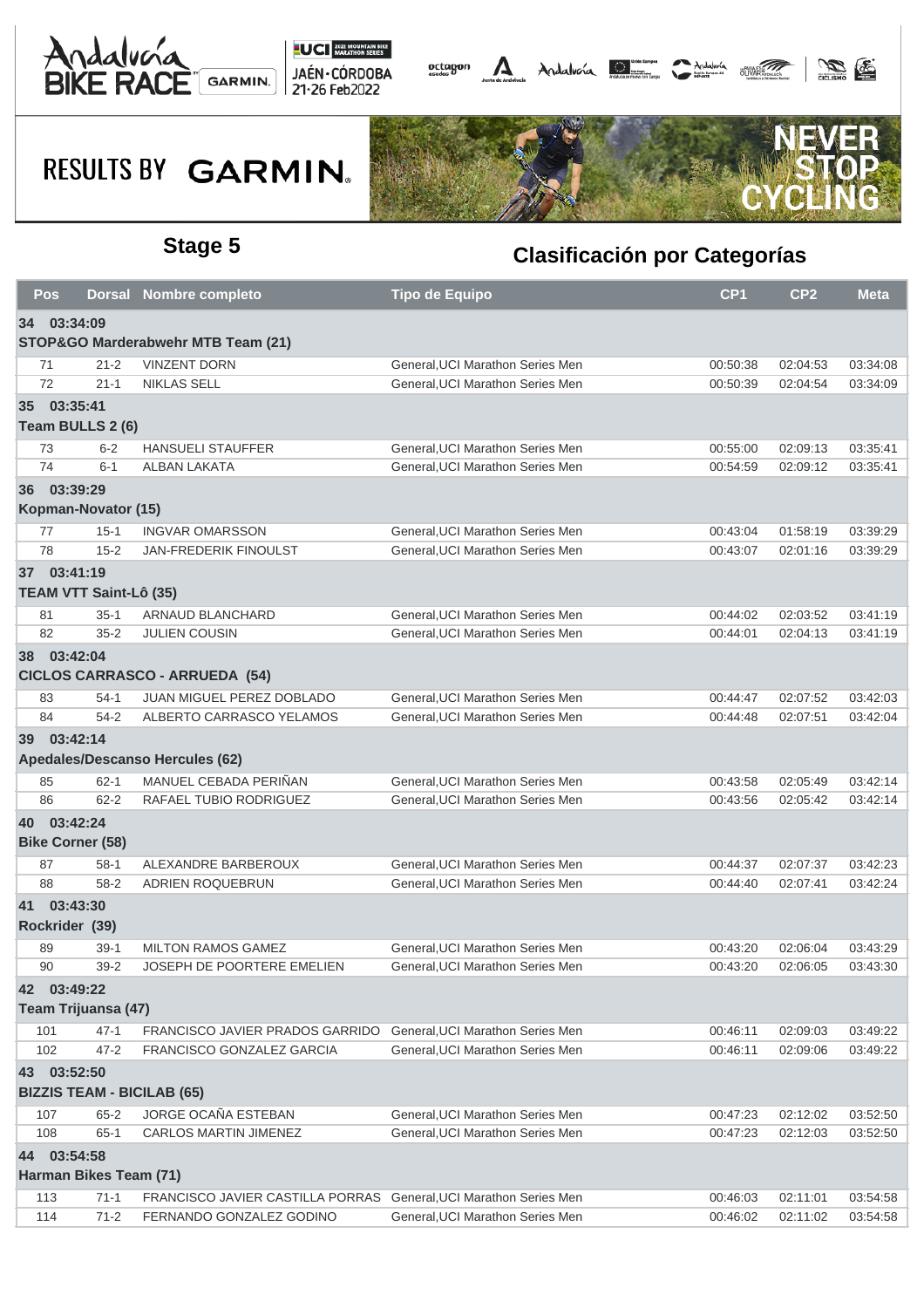





|    | <b>Pos</b>                        |          | <b>Dorsal Nombre completo</b>                 | <b>Tipo de Equipo</b>            | CP <sub>1</sub> | CP <sub>2</sub> | <b>Meta</b> |
|----|-----------------------------------|----------|-----------------------------------------------|----------------------------------|-----------------|-----------------|-------------|
| 45 | 03:55:26<br><b>BH VIBIKE (68)</b> |          |                                               |                                  |                 |                 |             |
|    | 115                               | $68 - 1$ | ALVARO OLASOLO DON                            | General, UCI Marathon Series Men | 00:48:09        | 02:16:03        | 03:55:25    |
|    | 116                               | 68-2     | ZIGOR URAIN ZABALA                            | General, UCI Marathon Series Men | 00:48:10        | 02:16:08        | 03:55:26    |
|    | 46 03:56:04                       |          |                                               |                                  |                 |                 |             |
|    |                                   |          | Team La Forestiere Rosti / Gardanne Velo (33) |                                  |                 |                 |             |
|    | 123                               | $33 - 2$ | <b>JULIEN DESJARDINS</b>                      | General, UCI Marathon Series Men | 00:44:04        | 02:07:40        | 03:56:02    |
|    | 124                               | $33 - 1$ | <b>MAXIME SAONIT</b>                          | General, UCI Marathon Series Men | 00:44:00        | 02:07:39        | 03:56:04    |
|    | 47 03:58:45                       |          |                                               |                                  |                 |                 |             |
|    |                                   |          | <b>SOUDAL LEECOUGAN TEAM (30)</b>             |                                  |                 |                 |             |
|    | 131                               | $30 - 1$ | <b>STEFANO VALDRIGHI</b>                      | General, UCI Marathon Series Men | 00:50:48        | 02:16:48        | 03:58:45    |
|    | 132                               | $30 - 2$ | <b>MASSIMO ROSA</b>                           | General, UCI Marathon Series Men | 00:50:49        | 02:16:49        | 03:58:45    |
|    | 48 04:00:54                       |          |                                               |                                  |                 |                 |             |
|    | FitStudio CDE 2 (59)              |          |                                               |                                  |                 |                 |             |
|    | 139                               | $59 - 2$ | MIGUEL PAJUELO FERNANDEZ                      | General, UCI Marathon Series Men | 00:49:36        | 02:21:55        | 04:00:54    |
|    | 140                               | $59-1$   | EDUARDO FUENTES DIEGO                         | General, UCI Marathon Series Men | 00:49:38        | 02:21:57        | 04:00:54    |
|    | 49 04:02:24                       |          |                                               |                                  |                 |                 |             |
|    |                                   |          | <b>COTEXA IMPORALIA TEAM 1 (51)</b>           |                                  |                 |                 |             |
|    | 149                               | $51 - 2$ | ALFONSO RAEL GALLARDO                         | General, UCI Marathon Series Men | 00:55:54        | 02:20:40        | 04:02:23    |
|    | 150                               | $51 - 1$ | <b>ANTONIO JESUS LEON SANCHEZ</b>             | General, UCI Marathon Series Men | 00:56:01        | 02:22:21        | 04:02:24    |
|    | 50 04:02:51                       |          |                                               |                                  |                 |                 |             |
|    |                                   |          | <b>AEROSPORT COFERPU (76)</b>                 |                                  |                 |                 |             |
|    | 153                               | $76 - 2$ | <b>JUAN SEBASTIAN MARTINEZ LOPEZ</b>          | General, UCI Marathon Series Men | 00:48:22        | 02:16:45        | 04:02:51    |
|    | 154                               | $76-1$   | CAMILO JESUS ESPINOSA OZAEZ                   | General, UCI Marathon Series Men | 00:48:20        | 02:16:48        | 04:02:51    |
|    | 51 04:04:43<br>LARA/GODINO (56)   |          |                                               |                                  |                 |                 |             |
|    | 169                               | $56 - 2$ | <b>JOSE MARIA LARA SANCHEZ</b>                | General, UCI Marathon Series Men | 00:48:02        | 02:16:10        | 04:04:42    |
|    | 170                               | $56-1$   | <b>FRANCISCO GONZALEZ GODINO</b>              | General, UCI Marathon Series Men | 00:48:00        | 02:16:12        | 04:04:43    |
|    | 52 04:05:21                       |          |                                               |                                  |                 |                 |             |
|    | La Dupla (44)                     |          |                                               |                                  |                 |                 |             |
|    | 171                               | $44 - 1$ | <b>CESAR MATO ALONSO</b>                      | General, UCI Marathon Series Men | 00:47:42        | 02:23:06        | 04:05:21    |
|    | 172                               | $44 - 2$ | OSCAR PUJOL MUÑOZ                             | General, UCI Marathon Series Men | 00:47:41        | 02:22:59        | 04:05:21    |
|    | 53 04:09:19<br>TEJ WHEELS (70)    |          |                                               |                                  |                 |                 |             |
|    | 181                               | $70-1$   | FERNANDO CALABRUS CIUDAD                      | General, UCI Marathon Series Men | 00:50:22        | 02:22:05        | 04:09:18    |
|    | 182                               | $70 - 2$ | JOSE ANGEL MUÑOZ BARRANCA                     | General, UCI Marathon Series Men | 00:50:26        | 02:22:09        | 04:09:19    |
|    | 54 04:09:21                       |          |                                               |                                  |                 |                 |             |
|    |                                   |          | <b>GARMIN CORPORATE TEAM (48)</b>             |                                  |                 |                 |             |
|    | 183                               | $48 - 2$ | RAUL RAPOSO MATEO                             | General, UCI Marathon Series Men | 00:50:10        | 02:22:19        | 04:09:21    |
|    | 184                               | $48 - 1$ | <b>GERARD VALLES LLORD</b>                    | General, UCI Marathon Series Men | 00:50:11        | 02:22:21        | 04:09:21    |
|    | 55 04:11:02                       |          |                                               |                                  |                 |                 |             |
|    |                                   |          | Ales Team Solidario - Agro Rey (64)           |                                  |                 |                 |             |
|    | 195                               | $64 - 2$ | SERGIO SEBASTIAN MATERA                       | General, UCI Marathon Series Men | 00:48:32        | 02:21:21        | 04:11:02    |
|    | 196                               | $64-1$   | ANTONIO JOSE CHICA JIMENEZ                    | General, UCI Marathon Series Men | 00:48:29        | 02:21:21        | 04:11:02    |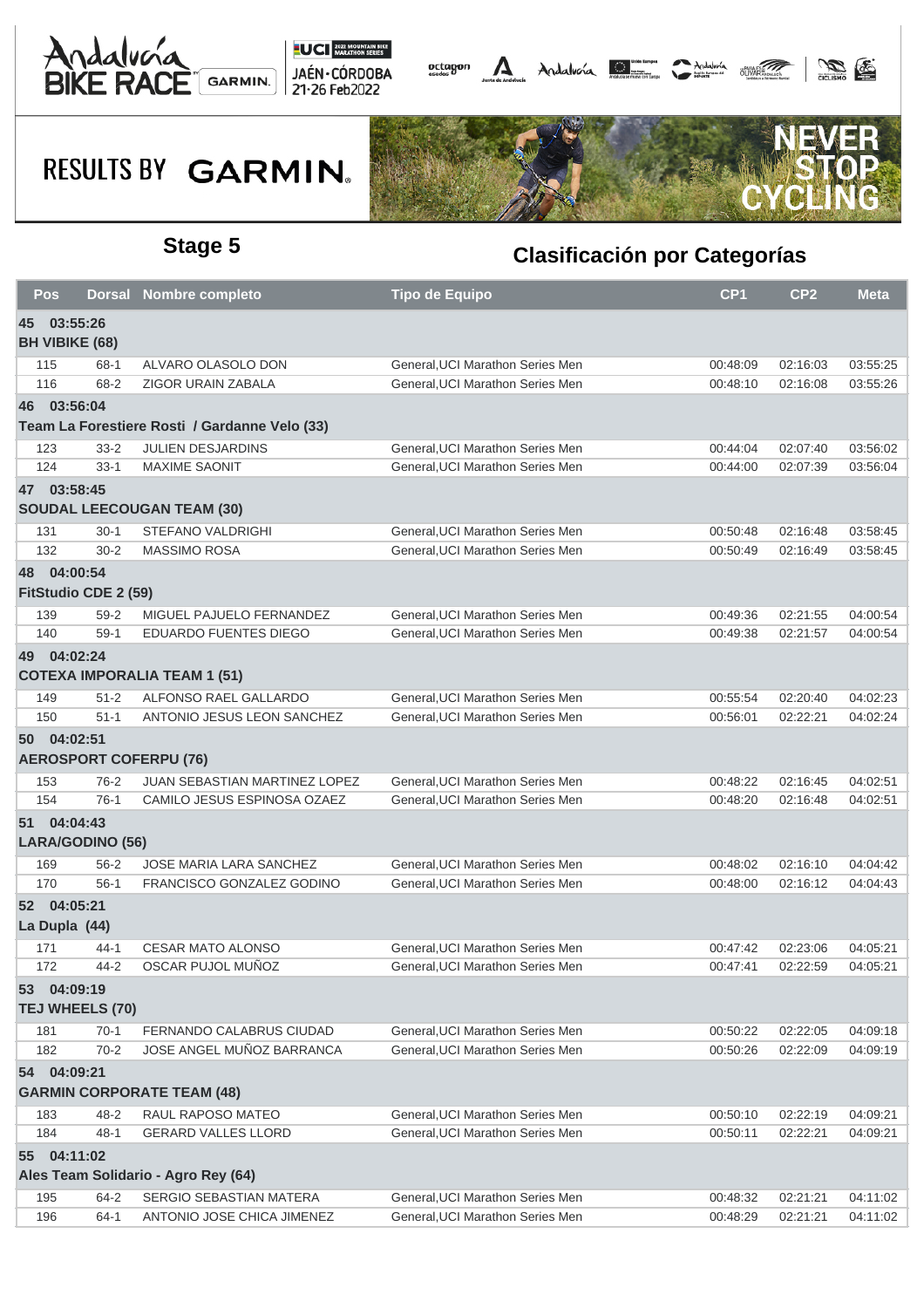





| Pos             |                              | <b>Dorsal Nombre completo</b>           | <b>Tipo de Equipo</b>            | CP <sub>1</sub> | CP <sub>2</sub> | <b>Meta</b> |
|-----------------|------------------------------|-----------------------------------------|----------------------------------|-----------------|-----------------|-------------|
| 56 04:12:30     |                              |                                         |                                  |                 |                 |             |
|                 | Roge's team (72)             |                                         |                                  |                 |                 |             |
| 201             | $72-2$                       | JOSE JAIME NIETO RUIZ                   | General, UCI Marathon Series Men | 00:49:52        | 02:21:20        | 04:12:30    |
| 202             | $72-1$                       | ROGELIO NIETO RUIZ                      | General, UCI Marathon Series Men | 00:49:54        | 02:21:01        | 04:12:30    |
| 57 04:12:55     |                              |                                         |                                  |                 |                 |             |
|                 |                              | <b>SYMISUR CENTAURO BIKES (43)</b>      |                                  |                 |                 |             |
| 205             | $43 - 1$                     | <b>JESUS BRACHO BENITEZ</b>             | General, UCI Marathon Series Men | 00:48:24        | 02:17:10        | 04:12:55    |
| 206             | $43 - 2$                     | CARLOS JAVIER ARENAS CHACON             | General, UCI Marathon Series Men | 00:48:23        | 02:17:06        | 04:12:55    |
| 58 04:14:58     |                              |                                         |                                  |                 |                 |             |
|                 | <b>TEAM ADDICT BIKE (61)</b> |                                         |                                  |                 |                 |             |
| 213             | $61 - 2$                     | <b>JUDICAEL SOLIER</b>                  | General, UCI Marathon Series Men | 00:47:52        | 02:14:57        | 04:14:58    |
| 214             | $61 - 1$                     | THEO DUMALANEDE                         | General, UCI Marathon Series Men | 00:47:52        | 02:14:47        | 04:14:58    |
| 59 04:18:32     |                              |                                         |                                  |                 |                 |             |
|                 | <b>MMR AUCALGA (74)</b>      |                                         |                                  |                 |                 |             |
| 223             | $74-1$                       | CANDIDO CARRERA ESTEVEZ                 | General, UCI Marathon Series Men | 00:50:47        | 02:26:42        | 04:18:32    |
| 224             | $74-2$                       | <b>VIDAL CELIS ZABALA</b>               | General.UCI Marathon Series Men  | 00:50:48        | 02:26:35        | 04:18:32    |
| 60 04:25:26     |                              |                                         |                                  |                 |                 |             |
|                 | <b>Mamut Bike Team (67)</b>  |                                         |                                  |                 |                 |             |
| 243             | $67 - 2$                     | DANIEL RODRIGUEZ JIMENEZ                | General, UCI Marathon Series Men | 00:50:11        | 02:29:27        | 04:25:26    |
| 244             | $67-1$                       | <b>ANTONIO MARIN GALISTEO</b>           | General, UCI Marathon Series Men | 00:50:14        | 02:29:28        | 04:25:26    |
| 61 04:27:08     |                              |                                         |                                  |                 |                 |             |
|                 |                              | <b>ML-TUNING - Cyklotrener.com (81)</b> |                                  |                 |                 |             |
| 247             | $81 - 2$                     | TOMAš KUBAT                             | General, UCI Marathon Series Men | 00:51:42        | 02:29:18        | 04:27:08    |
| 248             | $81 - 1$                     | <b>JAN NOVOTA</b>                       | General, UCI Marathon Series Men | 00:51:37        | 02:29:26        | 04:27:08    |
| 62 04:28:29     |                              |                                         |                                  |                 |                 |             |
|                 |                              | <b>GSPORT FACTORY TEAM (73)</b>         |                                  |                 |                 |             |
| 251             | $73-1$                       | AITOR MELENDEZ NUÑEZ                    | General, UCI Marathon Series Men | 00:49:49        | 02:28:03        | 04:28:29    |
| 252             | $73-2$                       | MIGUEL ANGEL SILVA MUÑOZ                | General, UCI Marathon Series Men | 00:49:48        | 02:28:02        | 04:28:29    |
| 63 04:31:28     |                              |                                         |                                  |                 |                 |             |
|                 | <b>SEVEN BIKES TEAM (52)</b> |                                         |                                  |                 |                 |             |
| 255             | $52-1$                       | <b>ANTONIO PARRA GONZALEZ</b>           | General, UCI Marathon Series Men | 00:54:24        | 02:16:43        | 04:31:28    |
| 256             | $52 - 2$                     | CARLOS ALBERTO RUIZ MUÑOZ               | General, UCI Marathon Series Men | 00:58:20        | 02:29:37        | 04:31:28    |
| 64 04:39:49     |                              |                                         |                                  |                 |                 |             |
|                 |                              | Team Mentesa-Charca bike (63)           |                                  |                 |                 |             |
| 273             | $63-1$                       | JESUS GOMEZ CHICA                       | General, UCI Marathon Series Men | 00:54:36        | 02:33:57        | 04:39:48    |
| 274             | $63 - 2$                     | PEDRO MONTAÑEZ TORRES                   | General, UCI Marathon Series Men | 00:54:38        | 02:33:57        | 04:39:49    |
| 65 04:43:59     |                              |                                         |                                  |                 |                 |             |
|                 |                              | Kanina bikes-sporting pursuits 3 (69)   |                                  |                 |                 |             |
| 293             | 69-2                         | JAVIER REQUENA COLLADO                  | General, UCI Marathon Series Men | 00:44:31        | 02:12:38        | 04:43:59    |
| 294             | $69-1$                       | LUCAS GALIANO TORRES                    | General, UCI Marathon Series Men | 00:44:37        | 02:13:01        | 04:43:59    |
| 66 05:04:58     |                              |                                         |                                  |                 |                 |             |
| il doctore (79) |                              |                                         |                                  |                 |                 |             |
| 329             | 79-1                         | PABLO MORENO COLMENERO                  | General, UCI Marathon Series Men | 00:56:17        | 02:37:50        | 05:04:54    |
| 330             | 79-2                         | SERGIO GONZALEZ RIBEIRO                 | General, UCI Marathon Series Men | 00:56:16        | 02:37:52        | 05:04:58    |